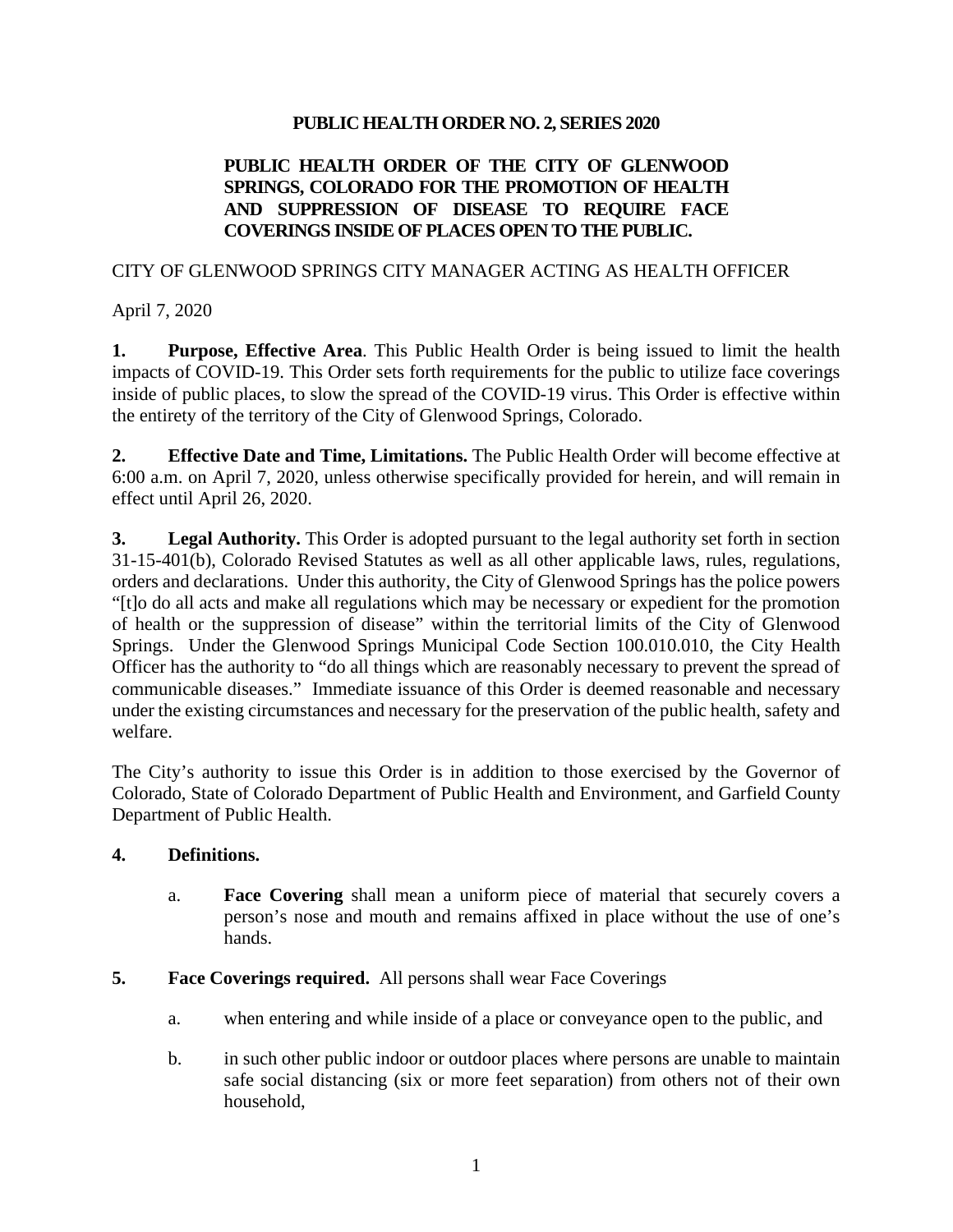# **6. Exceptions.**

- a. Nothing herein shall require the wearing of face coverings by the following persons:
	- i) Persons under the age of two years; and
	- ii) Persons for whom a face covering would cause impairment due to an existing health condition.
	- iii) Persons working in a professional office who do not have any face-to-face interactions with the public.

**7. General Information for all Persons**. Pursuant to federal Centers for Disease Control guidance, the public is strongly encouraged to wear cloth Face Coverings that:

- fit snugly but comfortably against the side of the face;
- are secured with ties or ear loops;
- include multiple layers of fabric;
- allow for breathing without restriction; and
- are able to be laundered and machine dried without damage or change to shape.

Information on making such masks can be found at: https://www.cdc.gov/coronavirus/2019 ncov/prevent-getting-sick/diy-cloth-face-coverings.html

# **THE PUBLIC IS DISCOURAGED FROM ATTEMPTING TO ACQUIRE HEALTH CARE AND INDUSTRIAL FACE COVERINGS THAT ARE NECESSARY TO PROTECT HEALTH CARE WORKERS DURING THE COVID-19 PANDEMIC.**

These actions will limit the cascading impacts on critical services by limiting spread of COVID-19. This Order and actions will help hospitals, first responders, and other healthcare services continue to provide services for those who need them (along with utilities, human services, and businesses) in the coming weeks and months. Collective action can save lives and is in support of the most vulnerable in our community.

**8. Most Restrictive Standard Controls**. To the extent any State and/or Federal orders or laws are more restrictive than what is set forth herein, such orders control. The Health Officer hereby adopts such standards and orders, as may be amended, as its own and will enforce as if set forth in the Glenwood Springs Municipal Code.

**9. Penalties**. Failure to comply with this Order is subject to the penalties contained in Section 010.020.080 of the Glenwood Springs Municipal Code, including up to a \$1,000 fine and 364 days imprisonment per day for each violation.

\_\_\_\_\_\_\_\_\_\_\_\_\_\_\_\_\_\_\_\_\_\_\_ Debra Figueroa\_\_\_\_\_\_\_\_\_\_\_